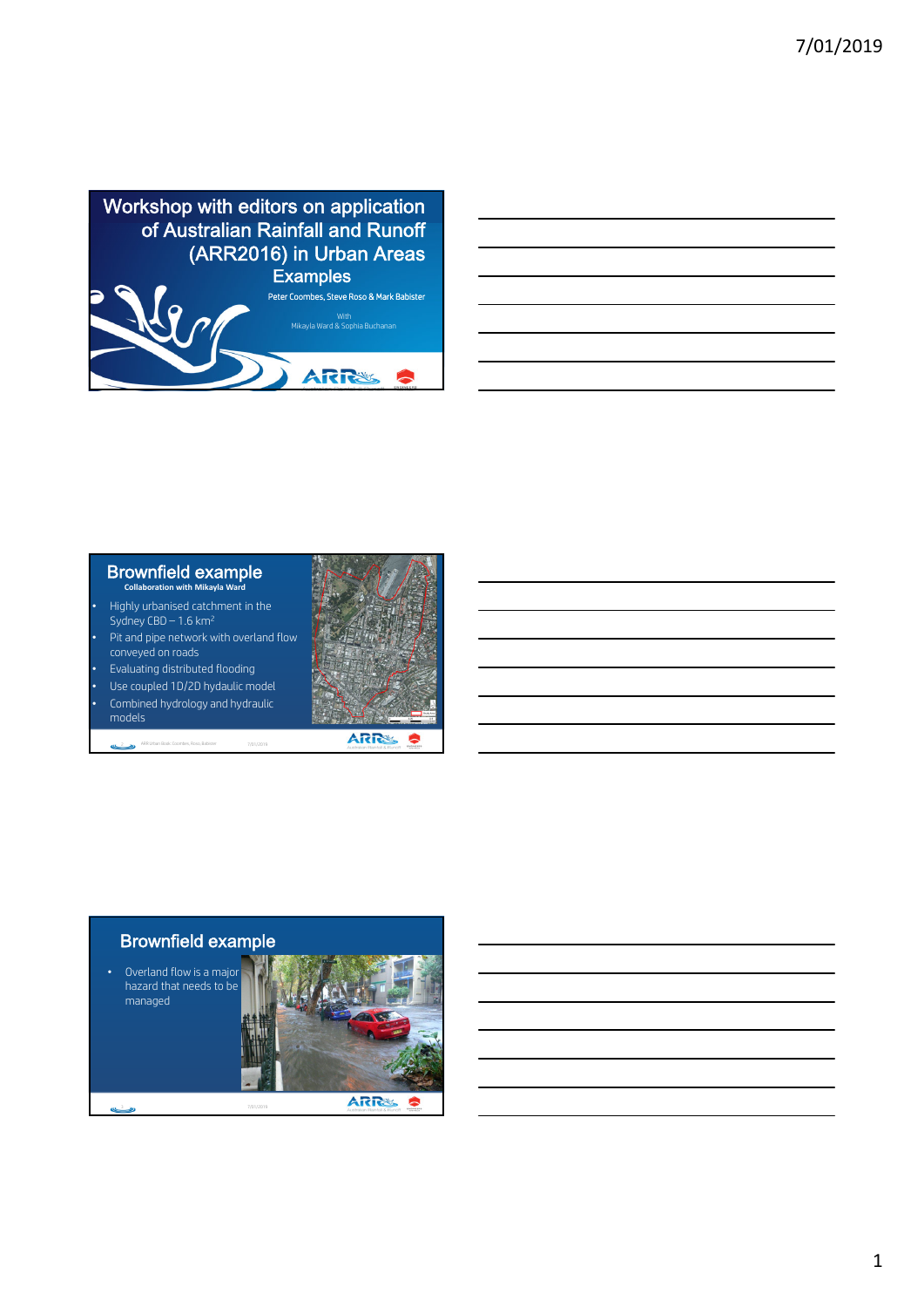| 1.       | <b>Brownfield example</b><br>Tested 3 methods<br>Hydrology model for small<br>catchments - inflow to<br>1D/2D hydraulic model                                                         |           | <b>INVESTIGATION</b>                                                         |
|----------|---------------------------------------------------------------------------------------------------------------------------------------------------------------------------------------|-----------|------------------------------------------------------------------------------|
| 2.<br>3. | Concentrated direct rain<br>applied to polygons of<br>different land surfaces with<br>$losses - inflow to 1D/2D$<br>hydraulic model<br>Direct rain less losses on<br>grid (2 m X 2 m) |           | <b>COLOR</b><br><b>Carl Corporation</b><br><b>Location</b><br><b>Service</b> |
|          | (R Urban Book: Coombes, Roso, Babister                                                                                                                                                | 7/01/2019 |                                                                              |

# **Brownfield example**

- Data Hub
- Rural IL = 28 mm, CL = 1.6 mm/hr, median 1% AEP 1 hr pre-burst = 1.1 mm Surfaces 75% EIS, 20% pervious, 5% indirectly connected impervious surfaces Urban Burst losses (Ch. 3, Book 5 & local data less pre-burst rain)
- - -
- 
- EIA: IL = 0.4 mm, CL = 0 mm/hr ICIA: IL = 16.1 mm, CL = 2.5 mm/hr Pervious: IL = 26.8 mm, CL = 1.6 mm/hr Pit blockage factors from Section 5.5, Book 9

5 ARR Urban Book: Coombes, Roso, Babister 7/01/2019

| k 9 | Sag Inlet Pit       |                           |  |  |
|-----|---------------------|---------------------------|--|--|
|     | <b>Kerb Inlet</b>   | 80%                       |  |  |
|     | <b>Grated Inlet</b> | sms                       |  |  |
|     | Combination         | Assume Grate 100% blocked |  |  |
|     | On grade Inlet Pit  |                           |  |  |
|     | <b>Kerb Inlet</b>   | 80%                       |  |  |
|     | <b>Grated Inlet</b> | 60%                       |  |  |
|     | Combination         | 90%                       |  |  |



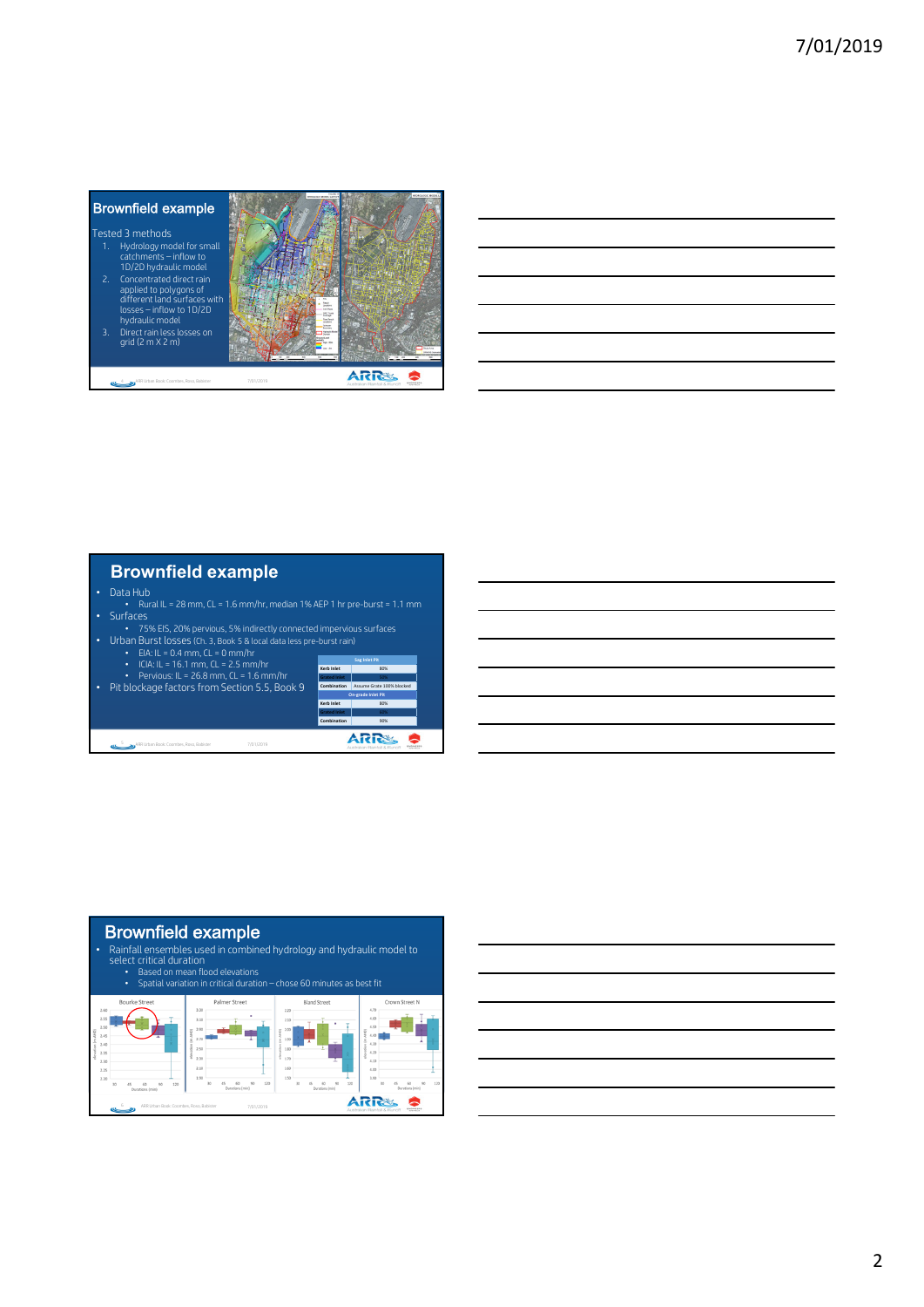

| _____                                                                                                                    |      |
|--------------------------------------------------------------------------------------------------------------------------|------|
| ____                                                                                                                     |      |
|                                                                                                                          |      |
| <u>. Kabupatèn Bandaran Suma Bandaran Indonesia di Indonesia. Indonesia di Indonesia Bandaran Indonesia di Indonesia</u> |      |
|                                                                                                                          | ____ |
| <u> 1980 - Johann Barnett, fransk politiker (d. 1980)</u>                                                                |      |





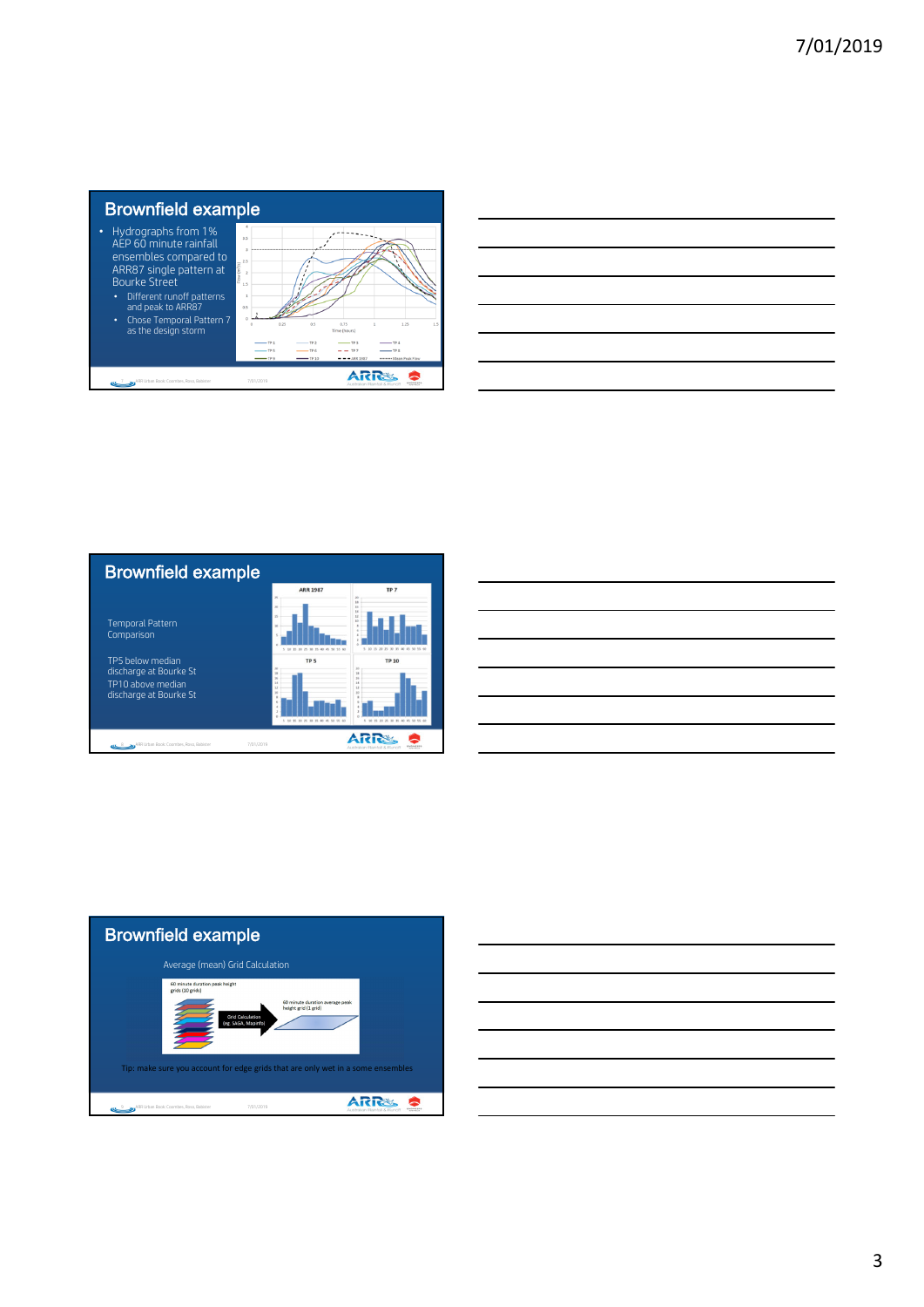

| <u> Alexandro de la contrada de la contrada de la contrada de la contrada de la contrada de la contrada de la co</u> |  |  |  |
|----------------------------------------------------------------------------------------------------------------------|--|--|--|
| <u> Alexandro de la contrada de la contrada de la contrada de la contrada de la contrada de la contrada de la co</u> |  |  |  |
|                                                                                                                      |  |  |  |
|                                                                                                                      |  |  |  |
|                                                                                                                      |  |  |  |



### Brownfield example

• Buildings were nulled in the direct rain on grid method • Elevation raised by 2 m with n = 0.015

• Buildings were separate polygons in concentrated direct rain model

• Volume check undertaken in upper catchment to define catchment storage • Total rain + inflows – losses – outflows • 18% (15.4 mm) retained on grid due to

topography

12 ARR Urban Book: Coombes, Roso, Babister 7/01/2019

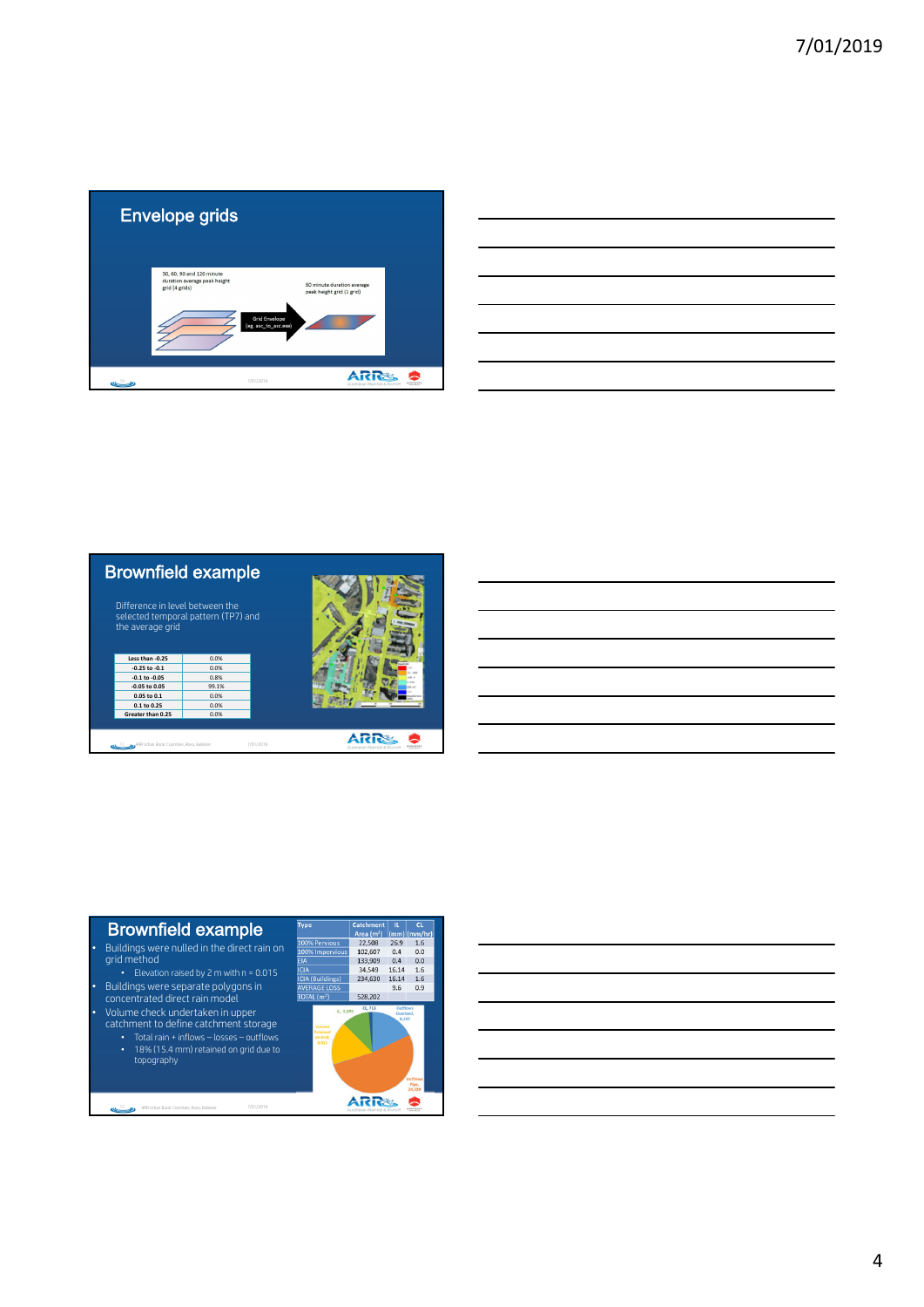### Brownfield example

- Need to correct direct rain model by reducing assumed losses
	- 5% acceptable error
	- This will increase pipe and surface flows
- Decrease assumed Initial losses
- Outflows changed from 62 mm to 74 mm for concentrated direct rain Outflows changed from 64 mm to 74 mm for direct rain on grid
- Total catchment storage (Initial losses) was 16 mm using direct rain methods with volume check
	-
	- 15 mm storage (IL) in traditional hydrology and hydraulic model<br>• Thus corrected direct rain model is OK • Thus corrected direct rain model is OK

13 ARR Urban Book: Coombes, Roso, Babister 7/01/2019

## Brownfield example

Should also use sensitivity tests:

- No accounting for rainfall lost to depression storage
- Accounting for depression storage loss by reducing the initial loss. Apply direct rainfall with initial loss, less the average depth on grid
- Accounting for depression storage using a restart file, which reapplied<br>the conditions from the last time step to the model. Direct rainfall applied<br>with the initial conditions adopted from the final time step of the ini

Direct rain models should also be compared to traditional hydrology and hydraulic models

14 ARR Urban Book: Coombes, Roso, Babister 7/01/2019

ARRS  $\bullet$ 

**ARRS &**